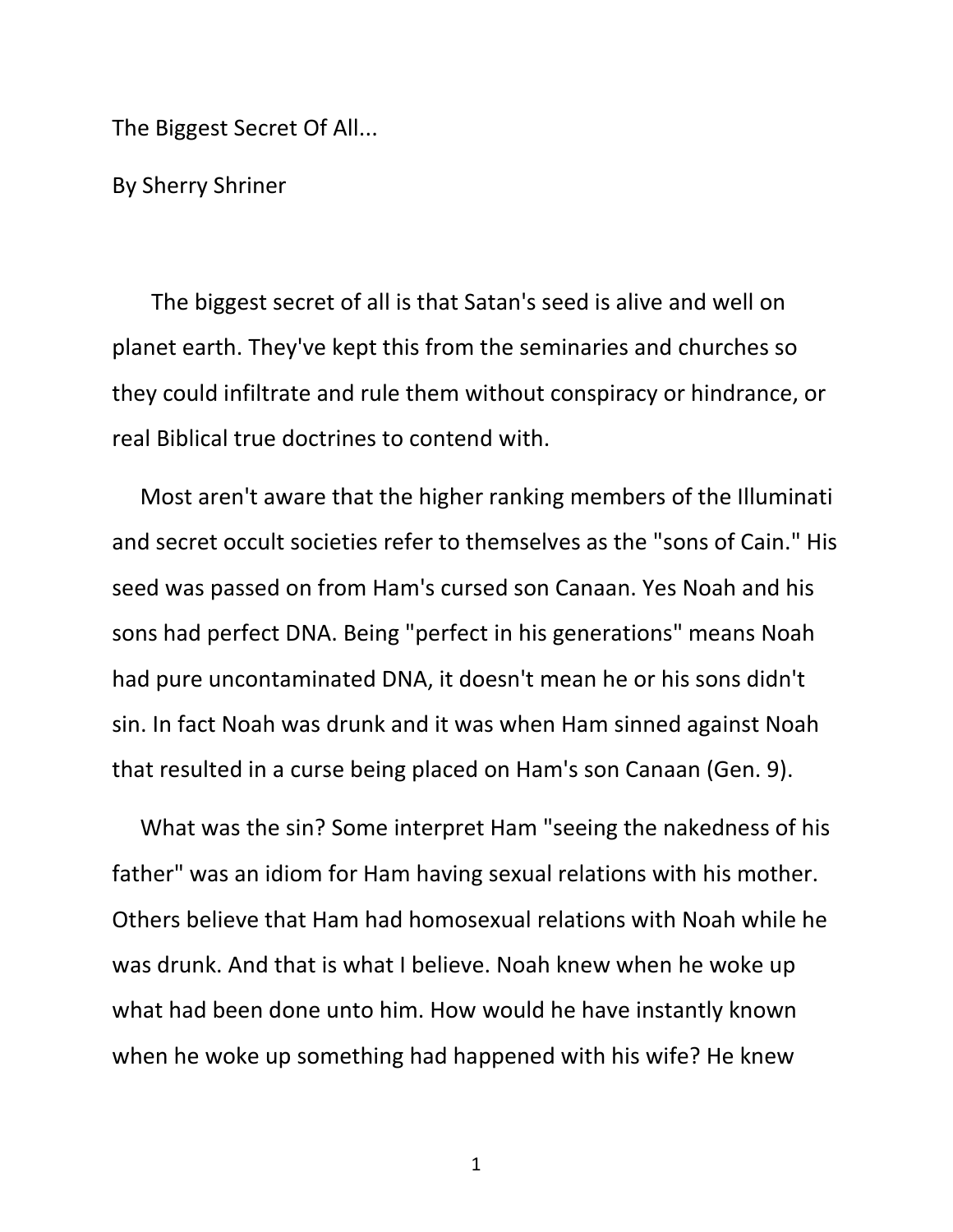what was done because it was something personally done unto him and he knew which son would have done it..and it was Ham.

 It was sexual perversion that caused Canaan's offspring to become cursed. It was their sexual perversions that led them into all kinds of deviations and perversions and what led to unholy unions with fallen angels creating hybrid races being born from the Caanites such as the Hittites, Amalekites, Kenites and other ancient races forbidden by Israel to intermarry with, the ancient races that instituted pagan practices, devil worship and idolatry into their daily lives. They were wicked, continuously evil, and produced hybrid children and giants.

 Atheists and Agnostics will point to mass slaughters by the Israelites of old as inhumane when God would order every man, woman and child killed during a war. The irony is there was nothing completely human about these races to begin with. They were hybrid races, the offspring of fallen angels and that is why the Lord demanded they all be killed. His judgment was upon them. Just as He had destroyed them with a flood He would destroy them through wars with the Israelites.

 Most people today simply don't understand the ancient world of our past. A time of co-existence with half alien and half human races, monstrous beasts created by DNA tampering and perversions, and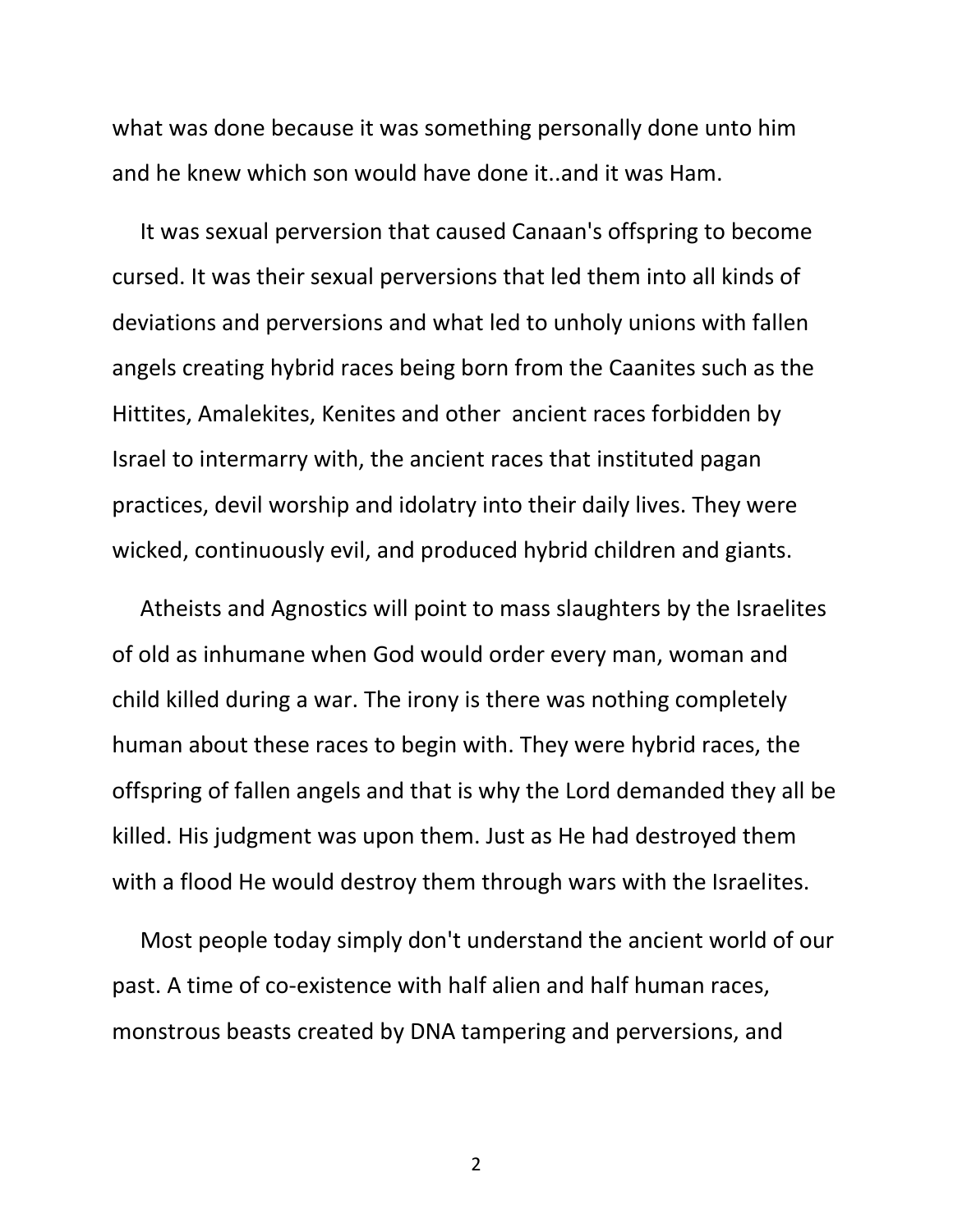entire races and civilizations devoted to devil worship, human sacrifices, paganism and wickedness. Before and after the flood.

 And in the midst of it has been a people dedicated to the one true God, always surrounded by wolves, snakes and tares. It's not much different today except for what was once blatant devil worship and sacrifice has mostly gone underground and out of the public view, but it's still there, and still dominates society through many of its organizations and occult societies and groups. And it can be followed all the way back to Cain, the offspring of the evil one. A truth kept out of the churches since Constantine took over it in 325 A.D.

 There are those who go 'the way of Cain' and there are those from the "wicked one" such as Cain was himself and even on a greater scale is all those who are born with hybrid contaminated blood (Gen. 6:4) because the mixing of human DNA with Fallen Angels never stopped. It happened before and after the flood. Today they are known as Star children, or Indigo Children with millions of more going undetected without a label at all. They just blend into human society and hardly anyone notices the difference. Within the two sons of Adam and Eve, Cain and Seth we have two seedlines that ultimately became many races and nations. The Lord calls them the wheat and the tares. The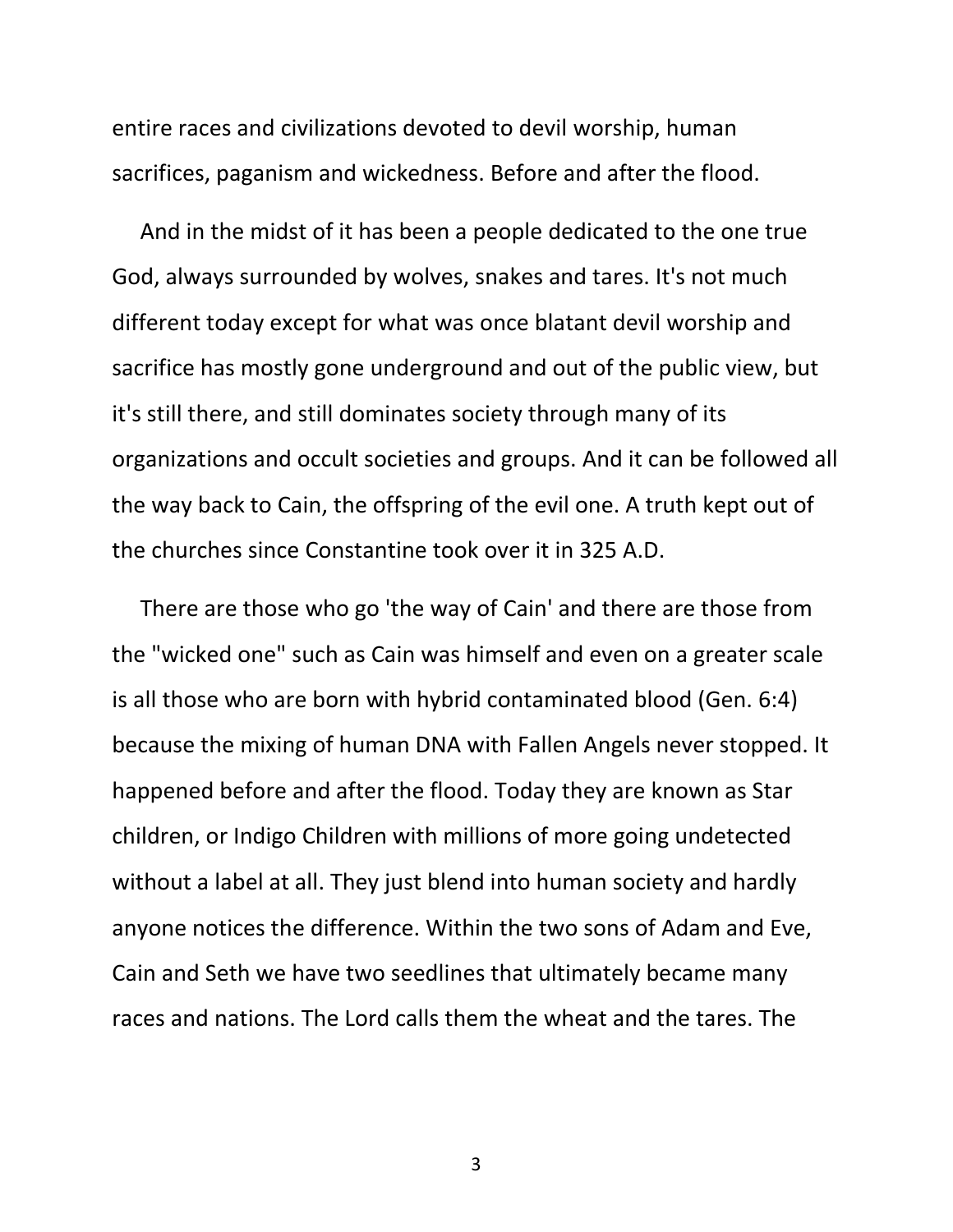good (wheat) and the bad (tares) and says "Let both grow together until the harvest." Matthew 13:30.

 Who exactly was Cain? We first hear about Cain, the first born to Adam and Eve and the unacceptable sacrifice he offered to God that God rejected, thus in a rage of jealously he killed his brother Abel whose sacrifice was accepted by God. He was the first murderer on earth. The Bible says Satan was "a murderer from the beginning."

Abel's was a perfect and accepted sacrifice. Cain's was not.

 What was Abel's sacrifice? An animal. Why? Because Adam had taught him to approach God through the sacrifice of an animal. When Adam sinned, God killed an animal and clothed Adam and Eve with its skin. It was the shed blood of an innocent animal that atoned for Adam and Eve's sin.

 Jehovah was showing Adam that sin causes death, that an innocent substitute had to sacrificially die in order to atone for man's guilt, that thereafter no man could approach God unless his sin and guilt were hid through the sacrificial death of an innocent substitute. This pointed to Yahushuah as the promised seed and Savior of the world (Genesis 3:15) who would atone for mankind's sin as the perfect sacrifice.

 Yahushuah became our sacrificial offering and became our mediator between God and man. Animal sacrifices were no longer needed as the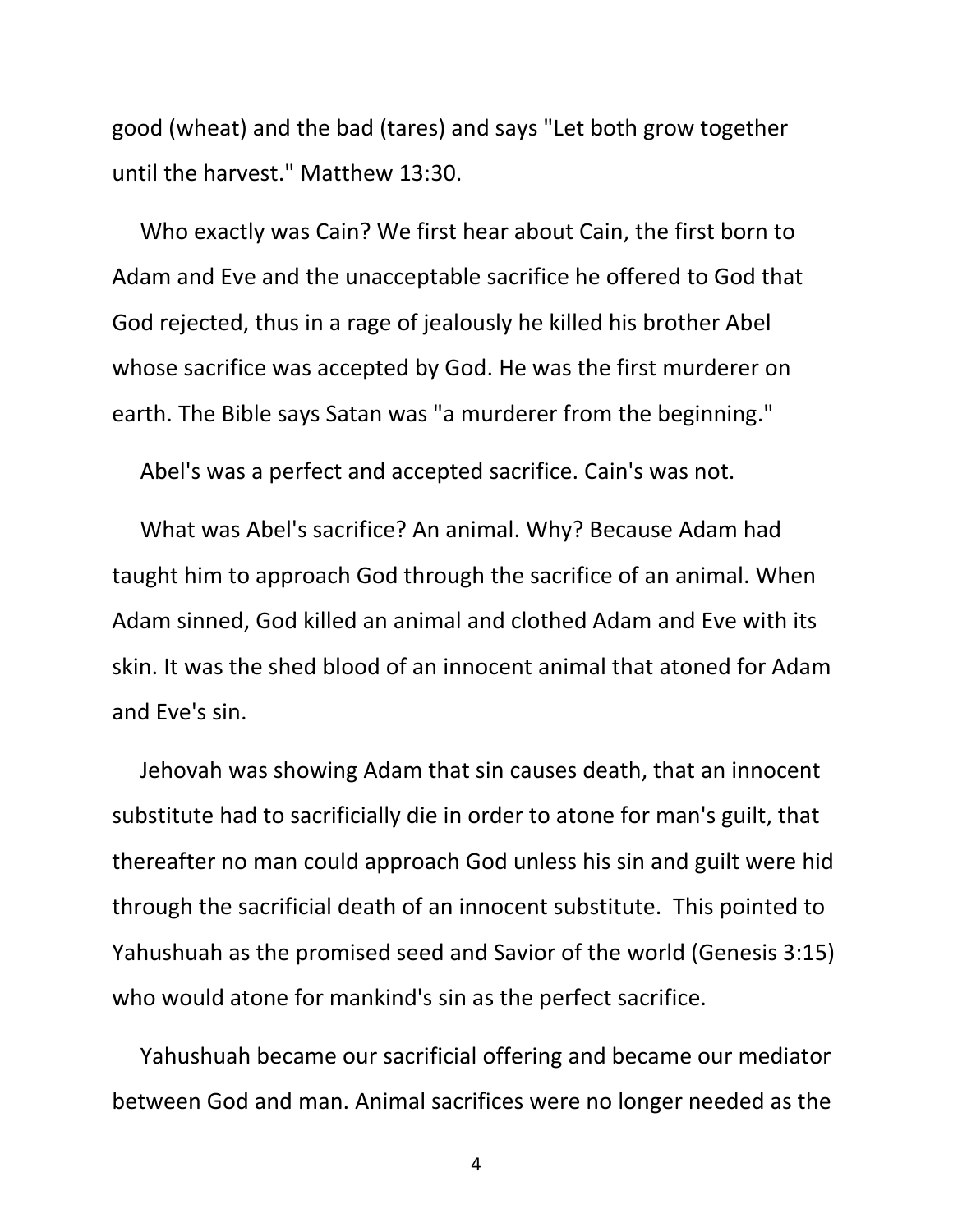perfect sacrifice, Yahushuah, gave up His life as a perfect sacrificial offering for mankind. He made atonement for mankind that could through Him receive forgiveness of sins.

 Abel's sacrifice was perfect and in accordance with what Yah had taught Adam. He made a sacrifice that would be acceptable to God because he knew what was acceptable. "By faith, Abel offered to God a more excellent sacrifice...by which he obtained witness that he was righteous" Hebrews 11:4.

 "Not as Cain, who was of (translated offspring) that wicked one...First John 3:12.

 So what was wrong with Cain's sacrifice? Cain wanted to use a different way to approach God. He wanted to sacrifice what had been made or produced by his own hands, something that had been made or created by his own hard work, so he offered produce to God. The Bible says, John 10:1, "Verily, verily, I say unto you, He that entereth not by the door into the sheepfold, but climbeth up some other way, the same is a thief and a robber." The same Bible declares robbers and thieves will not inherit the kingdom of God.

 These same robbers and false teachers were mentioned by Daniel in regards to the last days as well, "And in those times there shall many stand up against the king of the south: also the robbers (false teachers,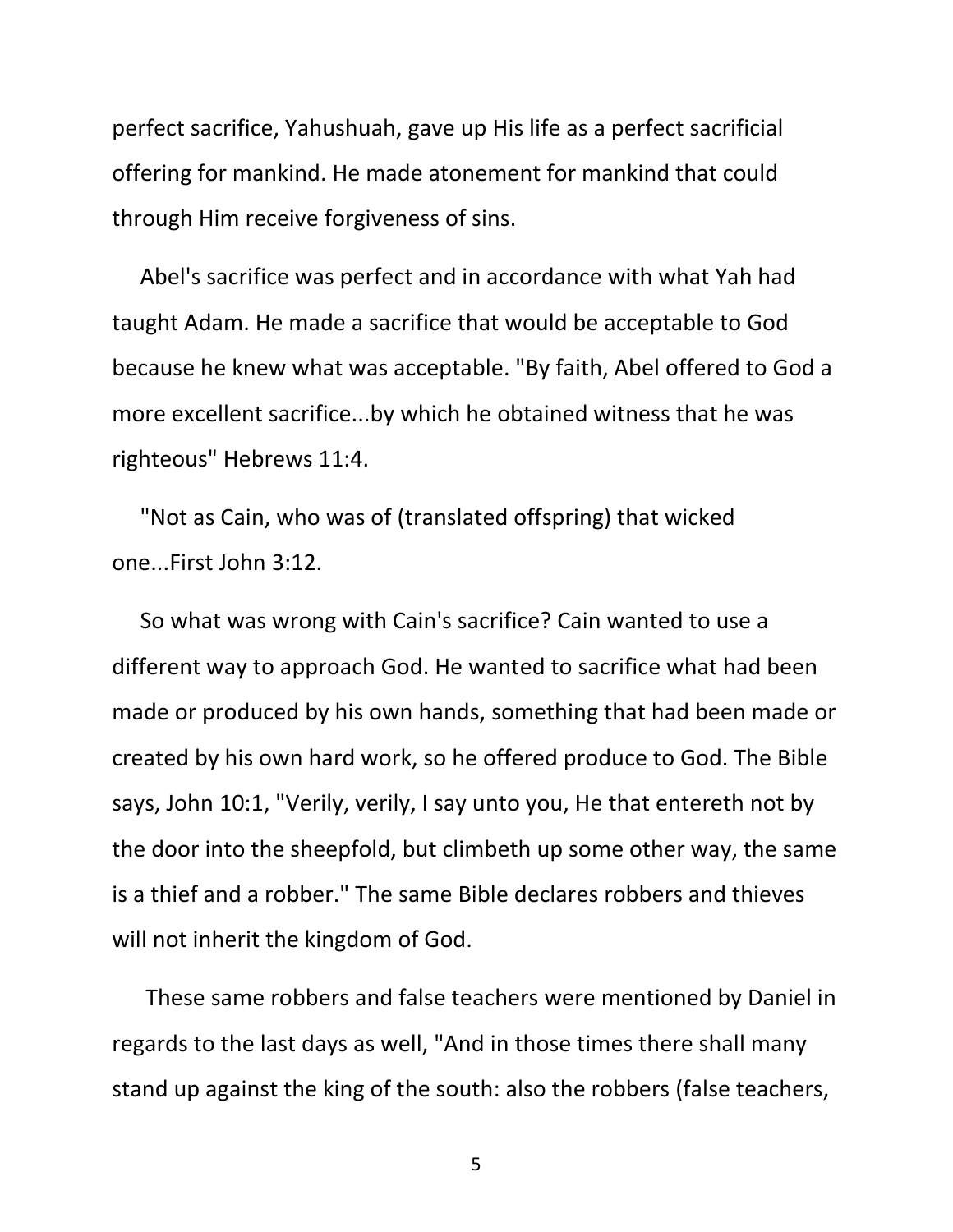preachers, prophets) of thy people shall exalt themselves to establish the vision; but they shall fall" (Daniel 11:14).

 Cain knew what the acceptable sacrifice was but chose not to behave in accordance with what was acceptable. Obviously he didn't believe that the sacrificial offering of an innocent life was important or the way to approach God. He was in rebellion against God.

 Cain sought to establish his own approach to God. The Bible says Cain was a false teacher who sought to establish a false way to God and labels false approaches to God as "the way of Cain". It says, "For there are certain men (false teachers) crept in unawares (quietly, secretly), who were before of old ordained to this condemnation, ungodly men, turning the grace of God into lasciviousness, and denying the only Lord God, and our Lord Jesus Christ..Woe unto them! For they have gone in the way of Cain" (Jude 4,11).

 Cain's approach to God was not only one of rebellion, but the birth of religion..a man made approach to God.

 There is no way to God but His Way. All other attempts are vain and will be condemned and judged as failures by God Himself. Today the only way to God is through His mediator, His Son Yahushuah, Jesus Christ. There is no other way or no other person who can take Yahushuah's place. Religion is used as a robber among mankind. They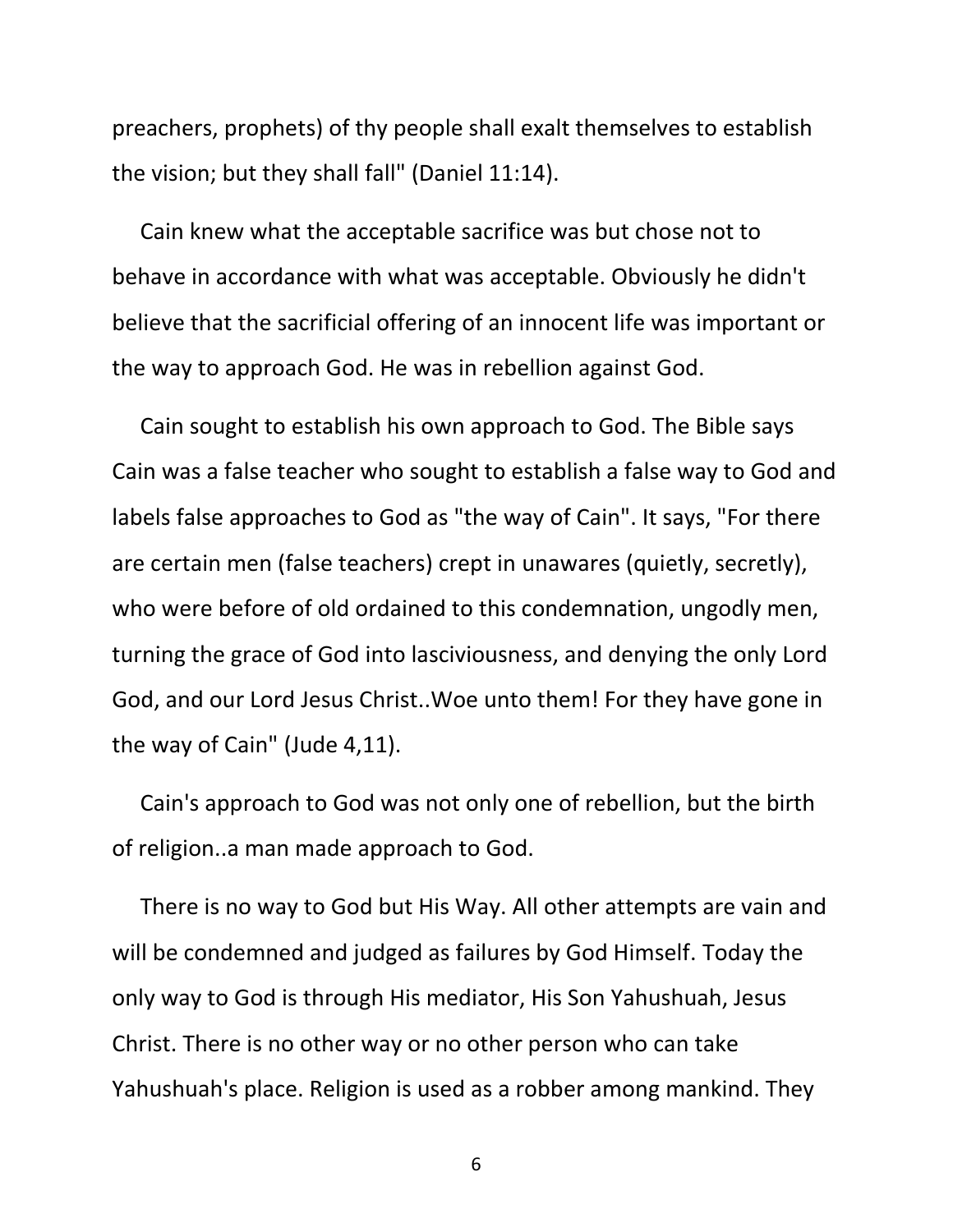all preach their own way to heaven or to God despite what HE said was the only way. They interpret their own reasoning, written materials and demonic delusions to define God and how to be with Him. And they won't work, they will all fail and already have. They are not being led by the Spirit of God they are being led by the false Angel of Light, Satan himself.

 Today there are many people being deceived by the Cain's of the world and would have us believe the offering of sacrifices was not of the Lord, never required by the Lord, and an anathema to Him. I've seen many Christians starting to pick up on and push this lie straight from hell. Can you hear the hiss? I can. They are trying to take away the need for a perfect sacrifice. They are trying to take away the atonement of the cross. Do you see the blasphemy?

 That's why the Israelites of old would atone for their sins through their priests and sacrificial offerings. A perfect sacrifice would atone for their sin. Just as Yahushuah, a perfect sacrifice made atonement for the sins of mankind on the cross. His plan for mankind is revealed through all the appointed feasts with Him that we are to observe. The same ones the churches replaced with pagan Easter bunnies and Christmas trees. They declare we are no longer required to observe the feasts of the OT, yet they were the same feasts that Jesus and His apostles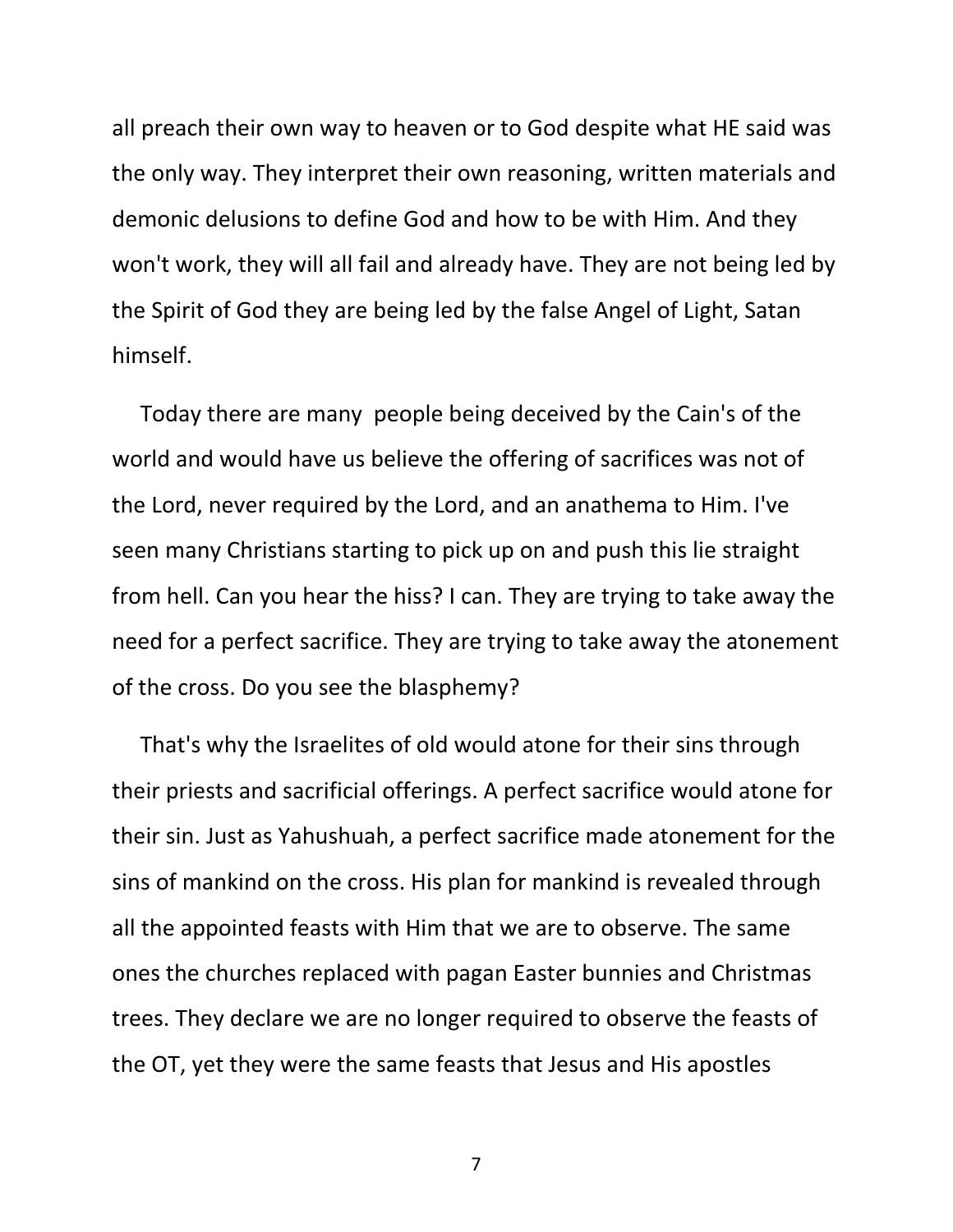celebrated before and after the resurrection, and the same we will observe during His millennial reign on earth, so why would they be abolished solely during a church age? They weren't, Yahushuah never abolished the observance of them, the churches did under the sabotage and rule of Constantine and thereafter.

 Whenever something new is introduced, look at what it's doing or meant to do. What Biblical doctrine is it trying to blaspheme, pervert or destroy? Never blindly accept anything taught by the churches or others, take it to the Lord and seek Him on it.

 Most people today can't get past the apple symbolism of the Garden of Eden to see the truth of what really happened. It is when you start peeling apart the metaphors and symbolisms that one can see what really happened and the pieces of the puzzle start to fit together and everything starts making sense. The world we live in starts to make sense and why it is the way it is.

 Here is an excerpt from an article I have previously written to further explain the serpent seedline that we are at war with today:

excerpt from http://www.sherryshriner.com/sherry/serpentseedline.htm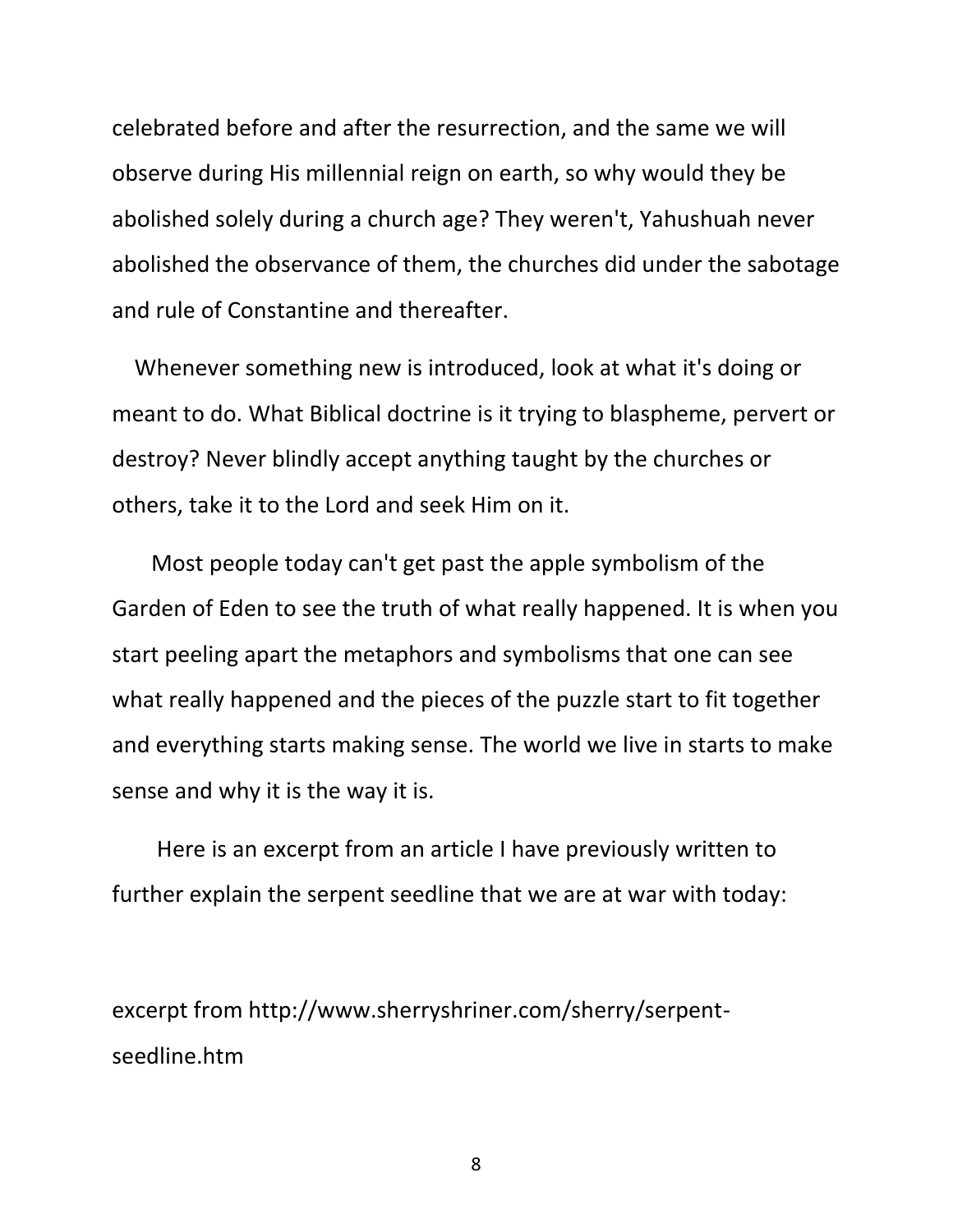## Cain, The Serpent's Seed

... let's talk about Cain. In Genesis 3:15a He (the Lord) said, "And I will put enmity between thee and the woman, and between thy seed and her seed." Enmity means mutual hatred. He is saying there is mutual hatred between the seedline of Satan's and the seedline of Eve's. So there are two seedlines. The serpent seed started with Cain and Adam's seed started with Seth. No matter how they have tried to cover it up in the KJV, the Dead Sea Scrolls and even verses such as Genesis 3:15 make it clear that Satan had his own seedline and it started back with Eve.

 Many of you are hearing this for the first time. Because if you have sat in church programming all of your lives you haven't heard the truth even though it is right there in the Bible. The apple was figurative for sexual relations masked with the terminology "Eve was beguiled by Satan" and until people accept it as the truth it is, they will stay blind to the real war going on today which is between the serpent seedline and the rest of the human race.

 Beguiled used in this text is the same as "seduced." Furthermore, Scripture says Cain "was of that wicked one" he was a son of Satan's through the seduction of Eve. The term "of" is the same that means offspring. Neither is Cain listed anywhere in the descendents of Adam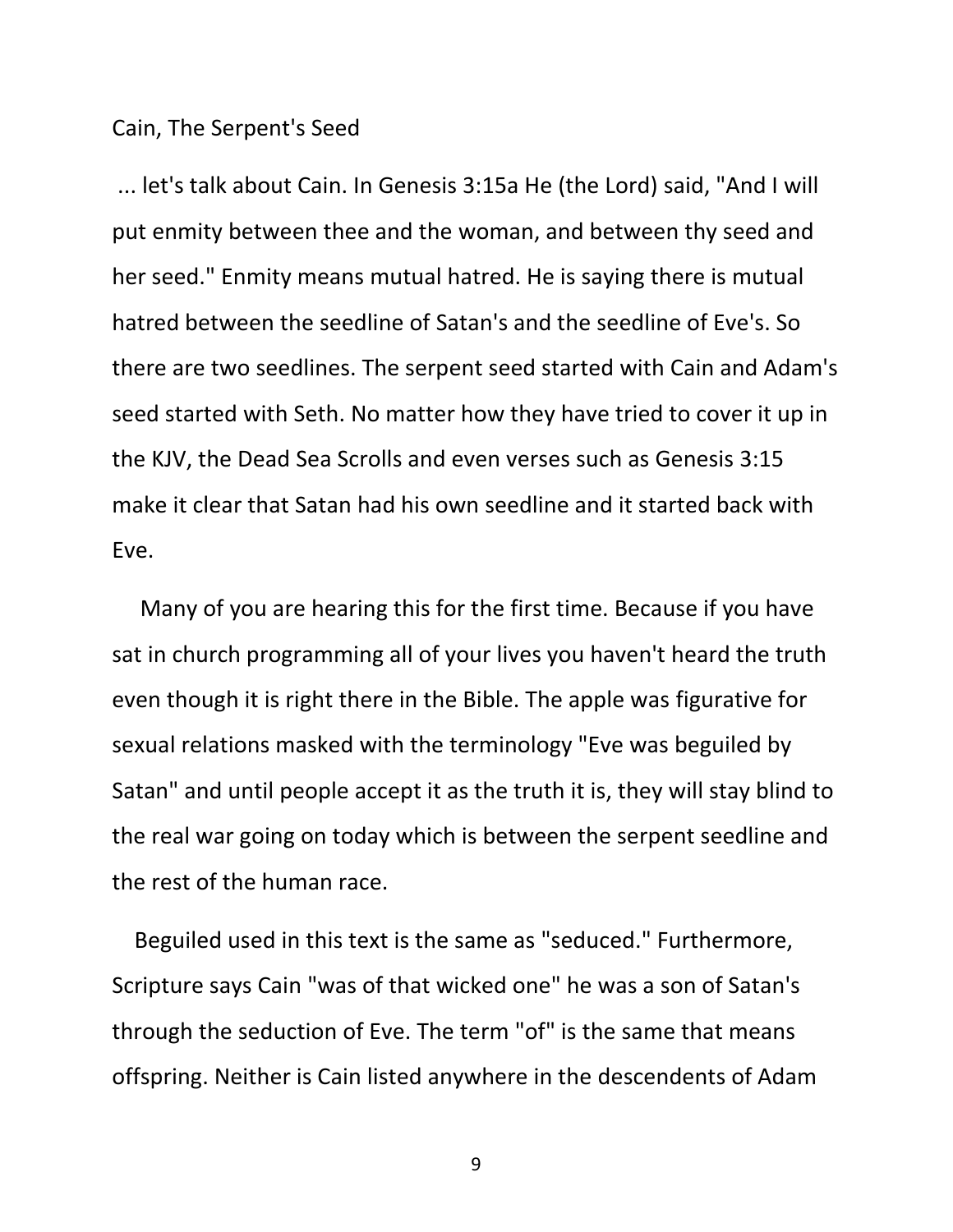which strongly indicates Cain was not his son. The official beginning of the wheat and the tares began with Eve. The wheat AND the tares.

 Most church pastors today will pull out Genesis 4:1 which reads, "And Adam knew Eve his wife; and she conceived, and bare Cain, and said, I have gotten a man from the Lord."

 There are many omissions and translation errors throughout the Bible. The Dead Sea Scrolls confirm that Genesis 4:1 was tampered with. In fact the passage should read:

 And Adam knew his wife Eve, who was pregnant by Sammael (Satan), and she conceived and bare Cain, and he was like the heavenly beings, and not like the earthly beings, and she said, I have gotten a man from the angel of the Lord.

 Now we know that anything of the Lord is confirmed elsewhere. IF Cain was indeed Satan's son, we wouldn't have to count on just one passage to prove it.

 In fact there are many: First John 3:12 "Not as Cain, who was of that wicked one, and slew his (half) brother.." Here the word "of" in Greek is #1537 in the Strong's Concordance. When used implying a person, it means "a son of or offspring."

Compare this with other translations: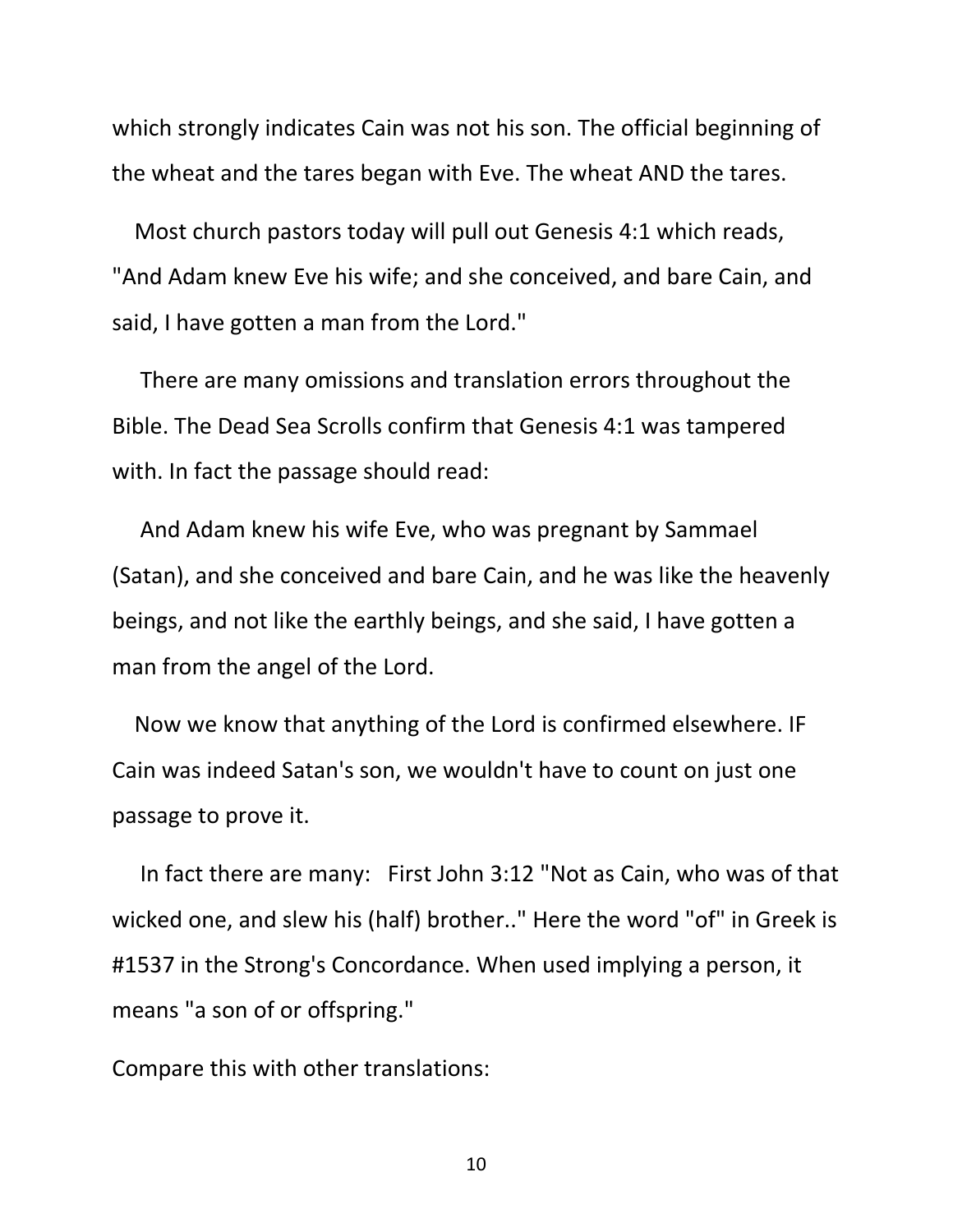The New Testament in Modern English: "We are none of us to have the spirit of Cain, who was a son of the devil."

Living Bible: "We are not to be like Cain, who belonged to Satan." New English Bible: "unlike Cain who was a child of the evil one." New Century Bible: "Do not be like Cain who belonged to the Evil One." New Jerusalem Bible: "not to be like Cain, who was from the Evil One"

And the popular commentaries confirm the same thing:

 The Wycliffe Bible Commentary page 1473: "He (Cain) is said to have belonged to the family of the wicked one."

 Matthew Poole's Commentary on the Holy Bible, volume 3, page 936. "Which showed him (Cain) to be of that wicked one, of the serpent's seed: so early was such seed sown, and so ancient the enmity between seed and seed."

 Matthew Henry's Commentary, volume 6 page 1077: "It showed that he (Cain) was as the firstborn of the serpent's seed."

 In John 8:44 Jesus was speaking to the Pharisees and proclaimed, 'Ye are of your father the devil.." The term "of" meaning generation, offspring. They were of the physical seed of their father the devil.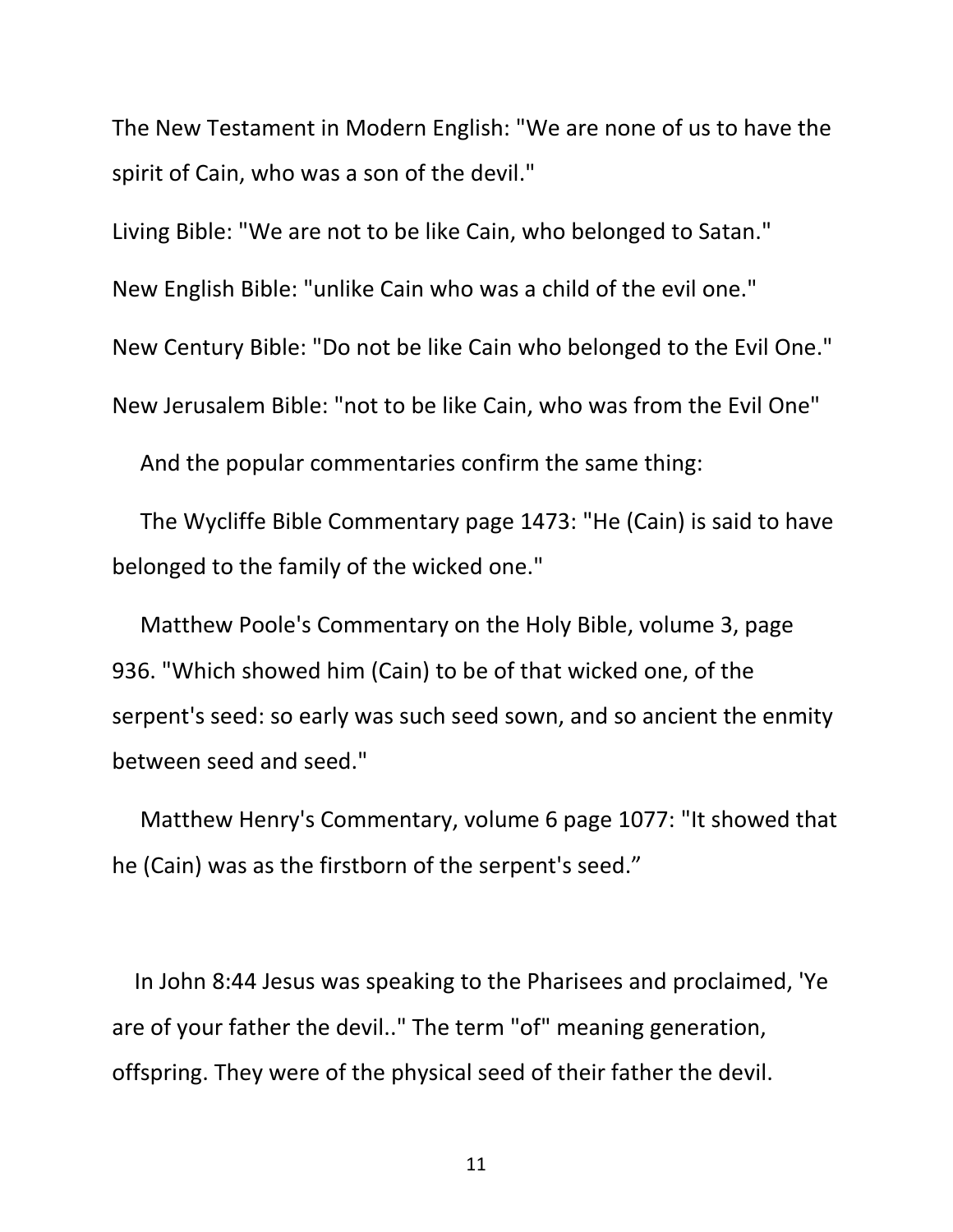Trees are often used as metaphors in regards to people. Jesus was the "tree of life."

We also find:

Matthew 3:10 And now also the axe is laid unto the root of the trees: therefore every tree which bringeth not forth good fruit is hewn down, and cast into the fire.

Matthew 7:17 Even so every good tree bringeth forth good fruit; but a corrupt tree bringeth forth evil fruit.

Matthew 7:18 A good tree cannot bring forth evil fruit, neither [can] a corrupt tree bring forth good fruit.

Matthew 7:19 Every tree that bringeth not forth good fruit is hewn down, and cast into the fire.

Matthew 12:33 Either make the tree good, and his fruit good; or else make the tree corrupt, and his fruit corrupt: for the tree is known by [his] fruit.

Now back to the Garden of Eden. In Genesis 2:16 we read:

 And the Lord God commanded the man, saying, "Of every tree of the garden thou mayest freely eat: But of the tree of the knowledge of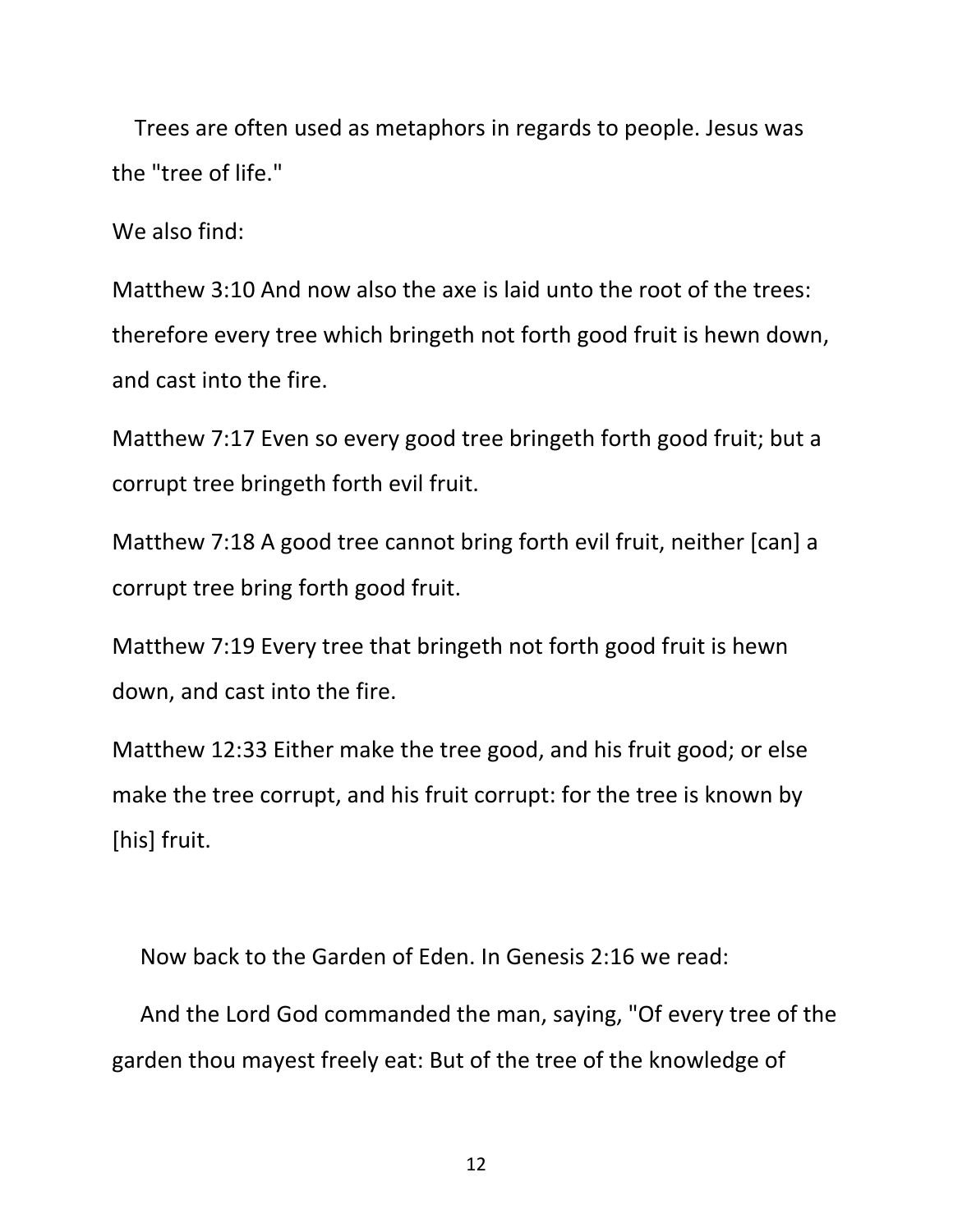good and evil, thou shalt not eat of it: for in the day that thou eatest thereof thou shalt surely die.

In Genesis 3:3 Eve says to Lucifer the snake,

 And the woman said unto the serpent, (Nahash), We may eat of the fruit of the trees of the garden: But of the fruit of the tree which is in the midst of the garden, God hath said, Ye shall not eat of it, neither shall ye touch it, lest ye die.

 Adam and Eve had been commanded not to eat of or touch the tree of the knowledge of good and evil. In Genesis 3:13:

"And the Lord said unto the woman, What is this that thou hast done? And the woman said, The serpent beguiled me, and I did eat."

 In Strong's, #398 the term "eat" means to eat, also to lay. The term "touch" in Strong's is #5060 which means naga, to touch, also to have sexual intercourse. Both terms had and have sexual connotations to them.

 The tree of knowledge was the means to sexual knowledge. Knowledge is to "know." Knowing means to perceive, experience, learn. It is also used as an euphemism of "to know someone" sexually as when Adam "knew" his wife. The terms eat, touch, and know are often used in Biblical lingo for sexual relations. Lucifer was the way of knowing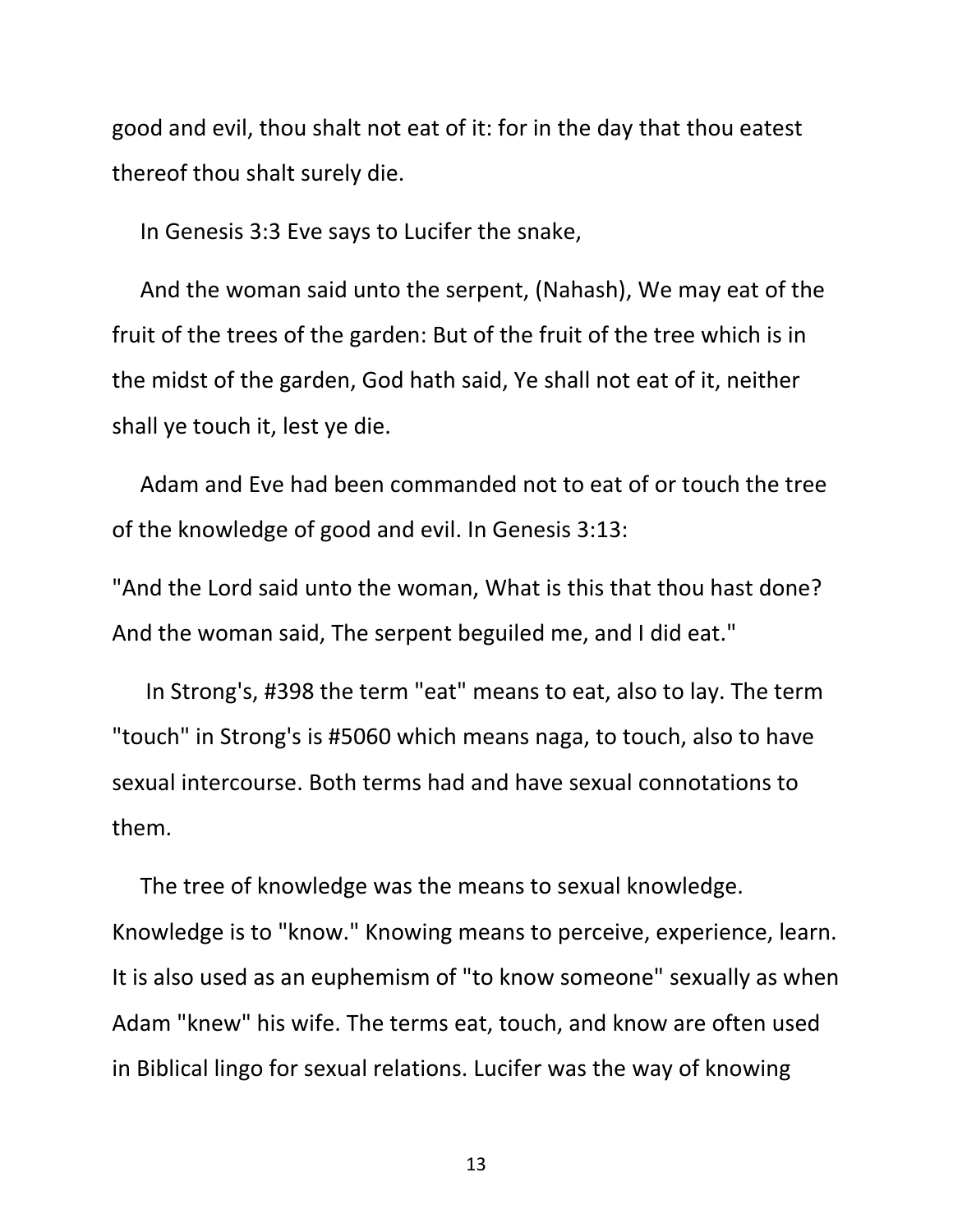good and evil. He was the Tree of the Knowledge of Good and Evil because through him they would learn evil, they would perceive evil, and they would experience it.

 Who was the tree of life in the Garden of Eden? Yahshua was. Who was the tree of the knowledge of good and evil? Lucifer. How do we 'eat of the tree of life?" We commune with Him. We are never to commune with Lucifer, and in this instance he seduced Eve, impregnated her, and began his own genealogical offspring and seedline on this earth that is part of us today.

 Before Adam even had a chance to consummate his relationship with Eve, she was already pregnant with Lucifer's child, Cain. And that is what the Illuminati bloodlines of the New World Order don't want you to know. They are Cain's seed, of the wicked one. And it is these bloodlines of Cain and Esau working together through the control of vast wealth around the world that are bringing the Antichrist to power.

 It wasn't just Cain but Isaac's son Esau that helped further the infiltration of mankind with serpent offspring and contamination and I go into further detail about that in the above article mentioned.

 The entire foundation of the serpent seed itself is Lucifer himself. After he led a rebellion and caused one-third of the angels to fall it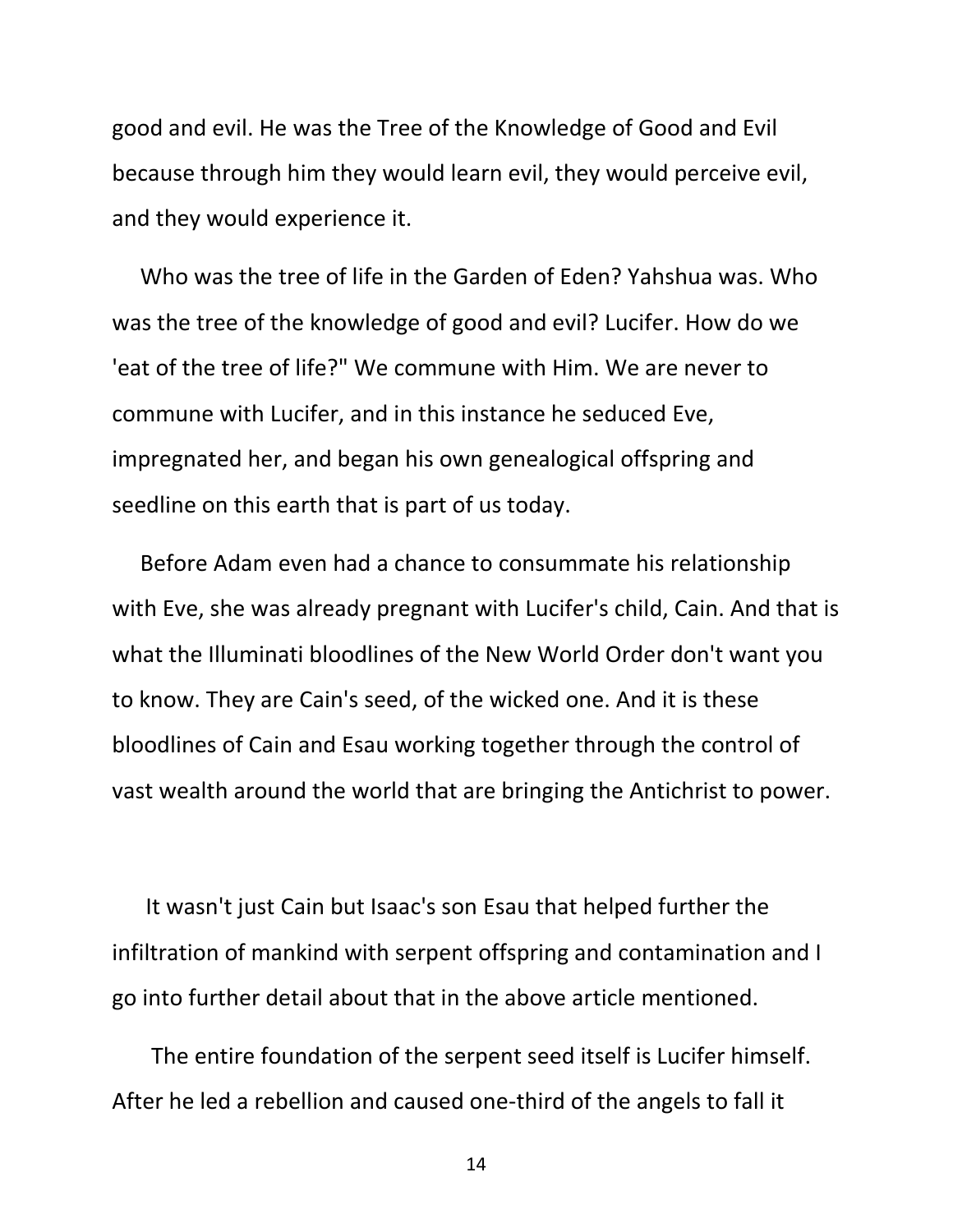continued on to earth when the Lord re-created it and started a new thing with Adam and Eve. Lucifer deceived them and procreated with Eve. And just as he did, the other fallen angels did the same with the women of those times. The flood did not stop it completely, it destroyed the known world at that time but just as Genesis 6:4 indicates the fallen angels procreated with human women before and after the flood.

 When Joshua reclaimed the land of Palestine with his armies for Israel, they wiped out 18 cities of giants, Nephilim children. David fought against Goliath, a Philistine, a Nephilim child. Over time the gigantism defect was corrected and these hybrid offspring could assimilate into society undetected. And who's to say that Lucifer never procreated with another woman again? He may have fathered many children throughout the ages to keep his seedline preserved and growing throughout the ages.

 Those on the inside of the Illuminati and occult societies claim Lucifer has a granddaughter who is alive and powerful on earth today. Only the churches would reject such a notion because they have been bamboozled into believing angels are created unable to procreate. They take one Scripture and manipulate it to apply to all angels created and that's why so many are in the dark of what is really going on in the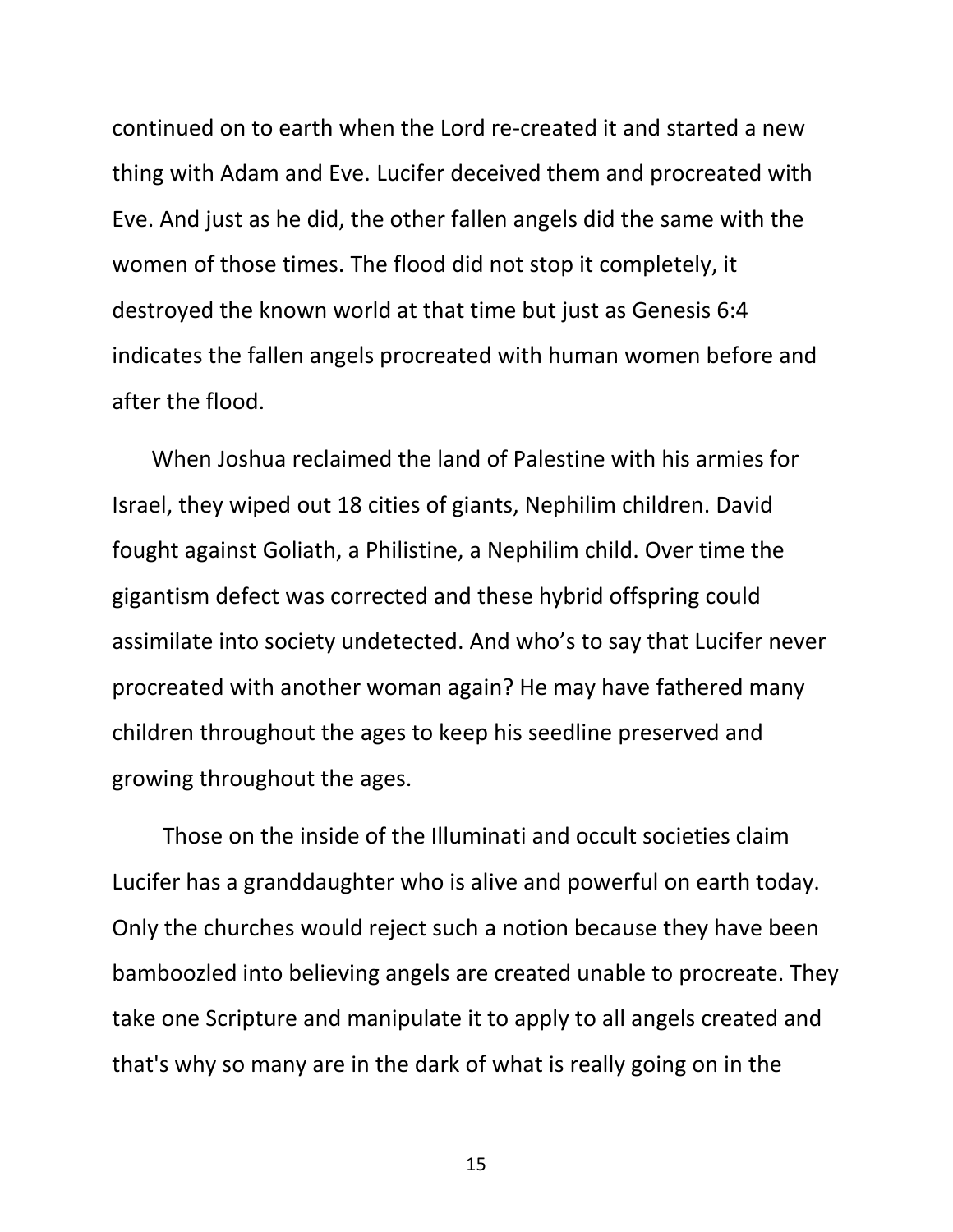world today and it's Satan's people IN the churches and seminaries today that keep it that way. They know if they dominate the top of the leadership in all of the denominations the puppet pastors following them will blindly follow what they are told to believe. And most do. Which is why a majority of them misapply fallen angels as the Sons of Seth and come up with every theory imaginable to distort the real truth of fallen angels procreating with human women.

 In fact Dr. Rebecca Brown, MD has written a series of books battling Satan and Satanists in America and her partner, Elaine, a former high ranking regional witch in the USA describes her literal wedding and consummation with Lucifer himself (in human form). So this kind of information isn't anything new or surprising to those in the Satanist or witchcraft realms at all, it's the churches who need the information more than anyone and are the very ones who reject it and that's why Satanists have been so successful infiltrating our churches and keeping them dumbed down and away from real truths so they are blinded to how their enemies operate and how Lucifer has worked to lull these Christians today into sleephood, apostasy and idolatry so he can get permission from the Most High Himself to war against them fulfilling prophecy in Scripture.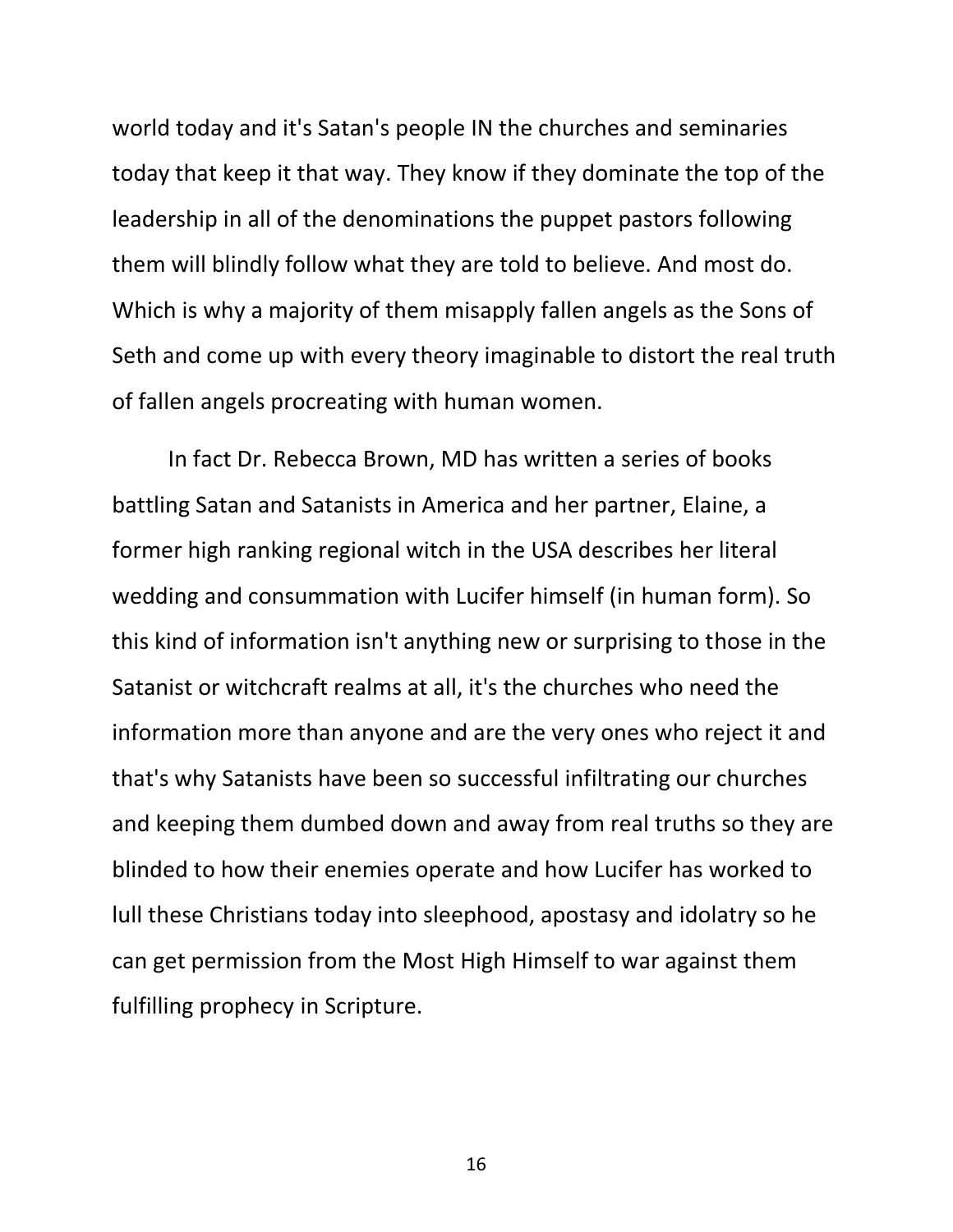Whenever ancient Israel dived into apostasy and idolatry the Lord eventually allowed them to be overcome and overtaken by their enemies and destroyed as a nation. In the last days He will allow it again and His people will be persecuted and killed to test their true faith in Him.

 In my own research about the last days and trying to fit all the pieces of the puzzle together I had always seen a woman beast mentioned in the Bible codes and never knew whom it was speaking of until I recently learned the following information from a former insider of the Illuminati:

- There is currently a woman alive today whose secret name is Hepsebah, to the occult, she is the most powerful woman on earth. She is the woman beast. In ancient times Hepsebah was the name of the mother of Manasseh who led the nation of Israel into idolatry and devil worship. For this, the Lord allowed them to go into Babylonian captivity.

 - Today this woman leads the infiltration of Christianity behind the scenes to lead it into idolatry and devil worship. The New World Order cannot move against Christians without God's express permission, they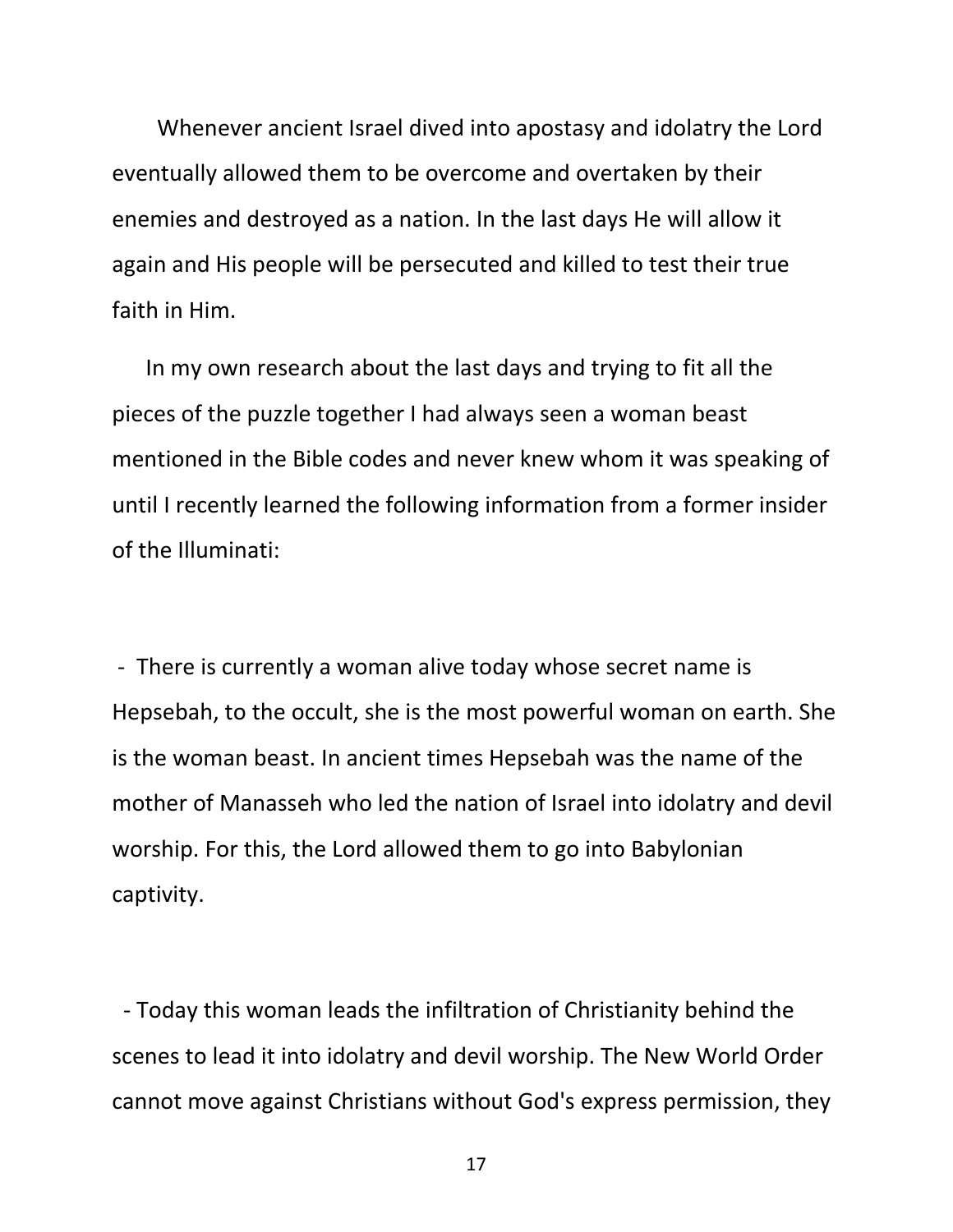want to corrupt Christianity to the point that He will give them the permission to move against them, "And power was given unto him (Antichrist) to make war with the saints."

 - According to this former insider the entire Satanic kingdoms are a matriarchal society where the women are the real rulers. Most of their ruling class is hidden, in other words..the Queen of England bows down to Hepsebah. There are six separate kingdoms, three kings of patriarchal societies; and three queens of matriarchal societies.

 - In the occult Hepsebah's group is called, "The Mothers of Darkness" and they are a powerful ruling class of their own, their main thrust is to corrupt Christianity. Their marriages are arranged and genetics play a big part in who gets to rule in their occultic hidden society. There are some very specifics to Hepsebah's genetics that allow her to rule over the United States land area.

 - It is suspected that this Hepsebah will be the mother of the Antichrist. She is the granddaughter of Lucifer.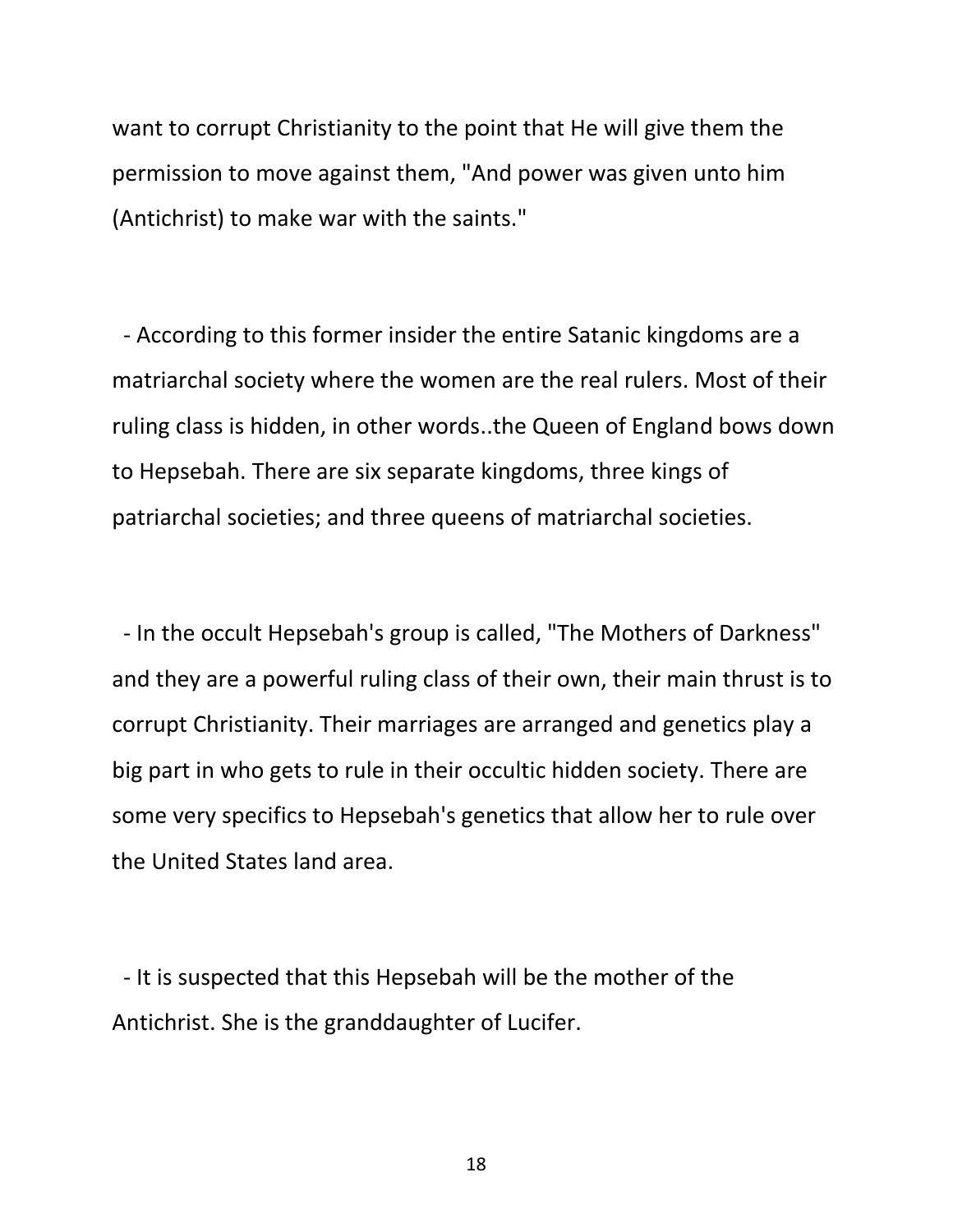- Hillary Clinton and Barbara Bush are both Grande Damme's of the Mothers of Darkness group, but they don't have the power to rule over the entire occult world.

 - Hepsebah is a bridged gap that the Rulers needed to be able to locate Mystery Babylon in the U.S. They needed the ancient American Indian territorial spirits, so Hepsebah's father is the top pure blooded American indian Shamman Nephilim, her mother is of the Druid counsel Grande Damme, so Hepebah carries in her the power of the territorial American spirits and the ruling of the old European ruling houses through the Grande Druid counsel. Her grandmother was the top Grande Damme Mother of Darkness and carries(d) the "Great Whore" spirit passed down through the generations from ancient Babylon. Her mother, Lucifer's daughter committed some kind of offense in the occult world and they stripped her of the position of rulership, so the position was not passed onto her, instead it was given on to the granddaughter.

 - Hepsebah's titles include, "The Great Whore" "The Most Powerful Witch (MPW)" "The Locust Queen, or Queen of the Locusts." The name Hepsebah is a name of blasphemy and means "my delight is in her." She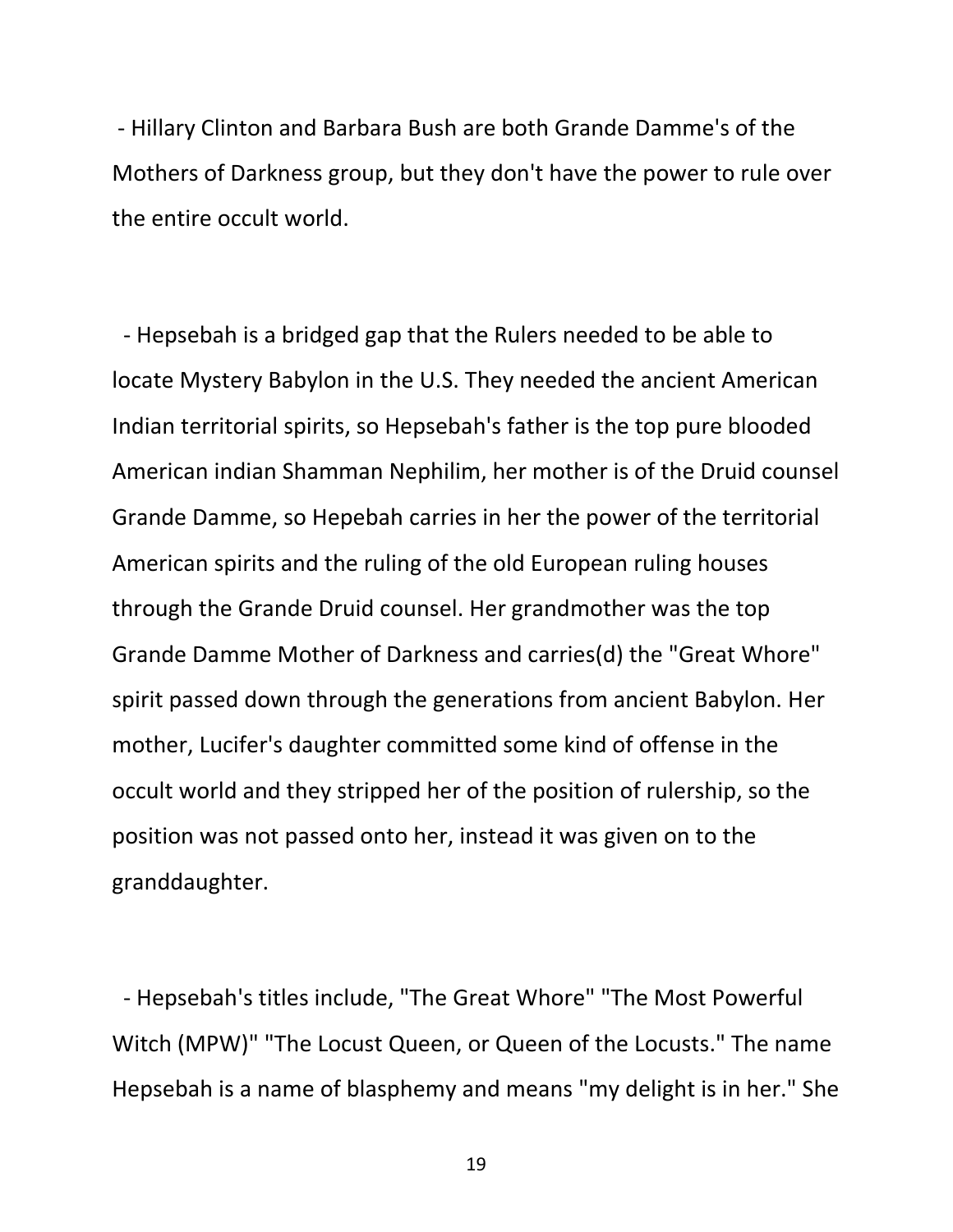is the physical form of the whore that sits upon the beast. She claims direct lineage to Semaramis and is worshipped as the goddess Ishtar.

 - The big fish in the NWO you will NEVER hear about, they are too important for their true identity to be discovered. Naturally I couldn't pass up the opportunity to expose this kind of information and do my part in bringing their darkness to light.

 - In the occult world whoever has the most power rules over others. Their rulers are determined by power encounters where one group or witch or wizard who is trying for the position will 'go to war' with the ruler, and a clash of each one's powers are tested against the other one to find who has the greater power, and the winner is the one who walks away alive.

 - The Great Whore spirit is passed down when an older witch gives up her life to the younger and the last dying breath of the Grande Damme is taken into the mouth of the younger receiver. This is how the entity is passed on in the MOD (Mothers of Darkness).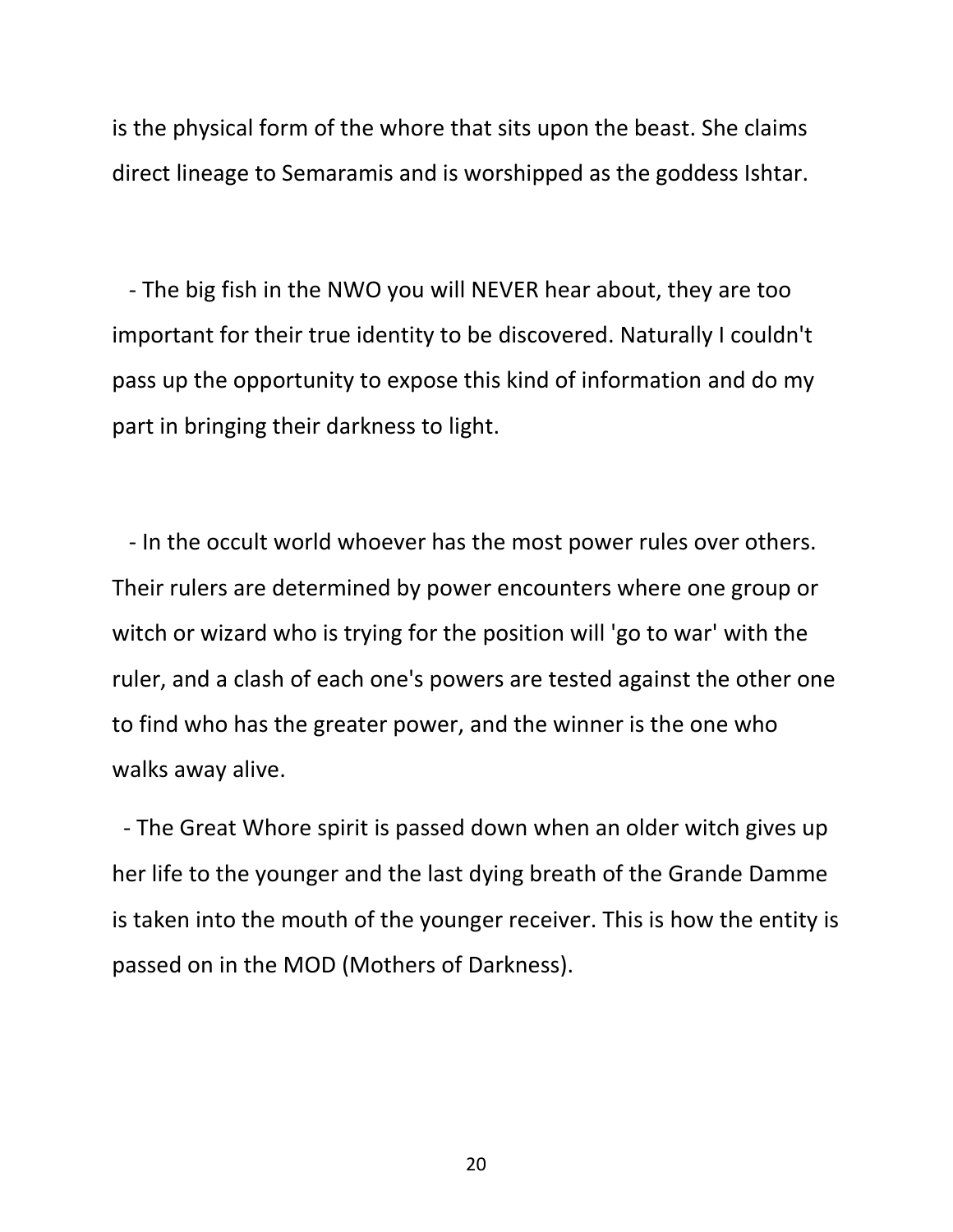- The Antichrist spirit is an entity passed down to the Nephilim rulers, and Sananda could possibly be the one who possesses this entity. That doesn't mean he will be successful in rising to power though. There are many others including witches who want this title and spirit to be passed on to their prodigy and they are all in competition for it. There have been many in the occult world that have had this spirit and almost came to power with it.

- Illuminati = their 'imitation kingdom of God" is a mirror image of the true Kingdom of God. Some call them the Illuminati, or the New World Order, their biblical name is "Mystery Babylon The Great." They have people in all races, nations, creeds, tongues, and religions. Their kingdom is Mystery Babylon, not the USA, Iraq, or the Catholic Church, although they have their people in leadership positions in all these areas. Their main leadership are located in the USA. Their queen is Hepsebah and she is the High Queen of all the Satanic kingdoms and controls great wealth.

- Today the churches are so infiltrated and infested with the Nephilim that the Holy Spirit can no longer work in a pure environment as at one time before.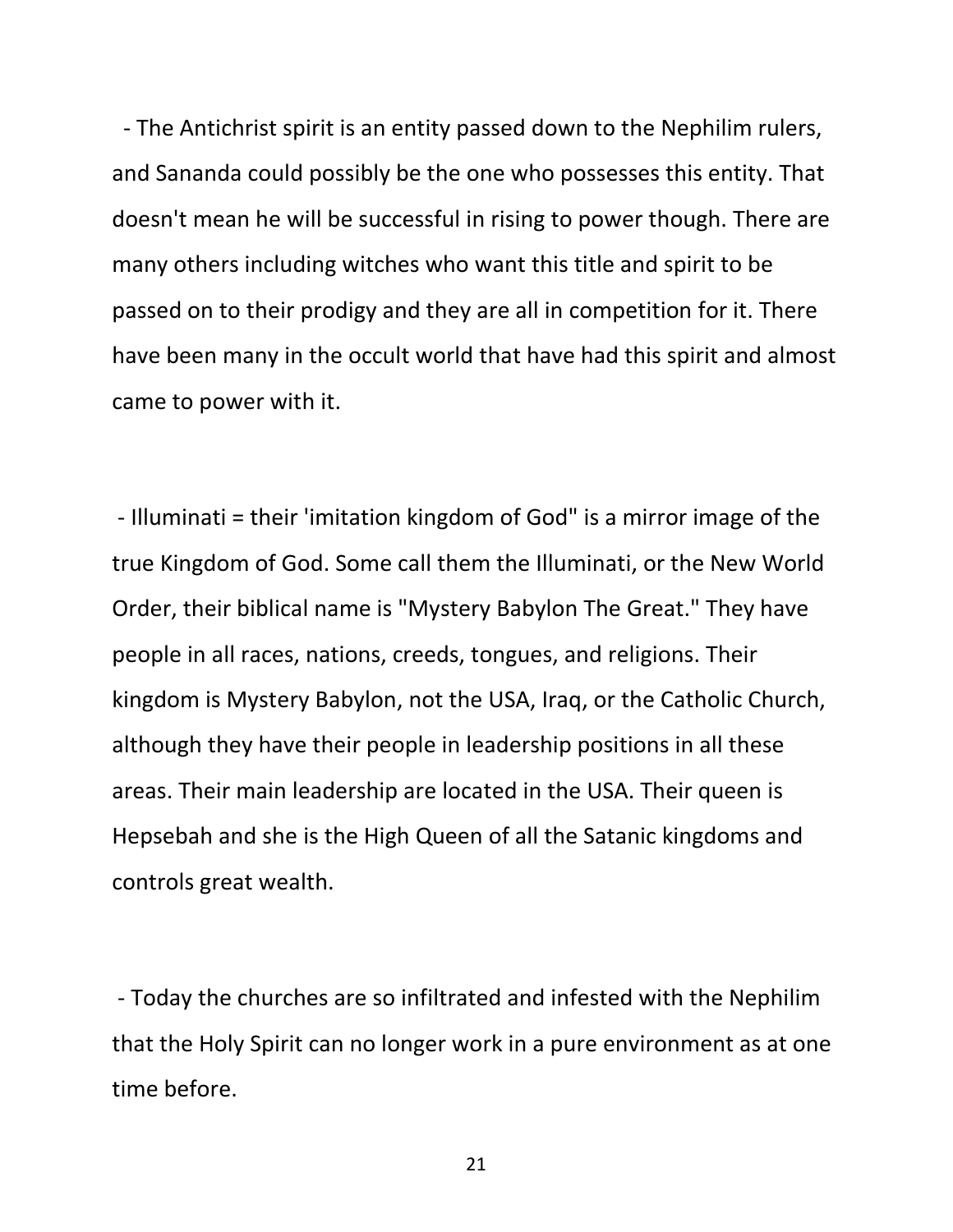- There are Six Satanic Kingdoms that cover the earth. Three are ruled by Queens. Three ruled by Kings.

- It is a war between the Nephilim, "their seed and our seed (humankind)" as per Genesis 3:15. They are unredeemable and their thoughts evil continuously. As according to 2 Peter 2:12 they are brute beasts, meant to be taken and destroyed.

 The occult means "hidden knowledge." Those in it dominant our governments and churches today. Mythology actually means "history" and if most today would go back and study more about our history they would have a better idea of what happened in our past and is going to come full circle around and appear in our future. I recommend reading the series "Stargates, Ancient Rituals, and Those Invited Through" at http://www.thewatcherfiles.com/stargates/index.htm

 Today it is the same war among the seedlines that it was in the past. Satan's through himself and other fallen angels vs. Yahweh's through His chosen people and those who are grafted into the branch (Him).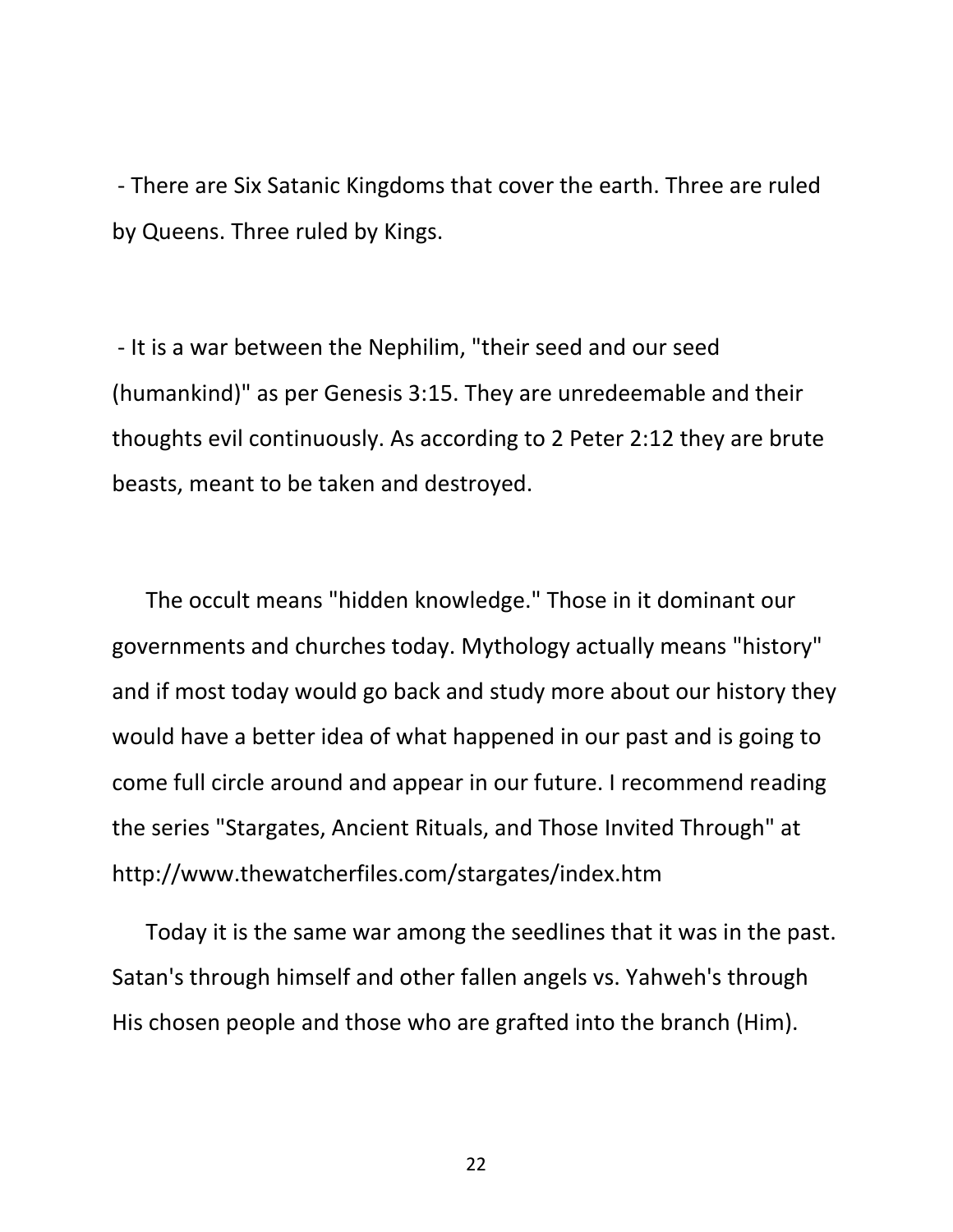Satan's biggest weapon is to lull people into ignorance and sleep about how he operates. Now you know why so many people are just blatantly evil and will never accept the Lord, because they are tares and offspring of the serpent himself.

 We are literally at war with Satan and his kingdom on earth today. In fact we are living side by side with it. The wheat and tares are living together until the harvest. It is the tares who seek to destroy the wheat because they hate the wheat and have no consciousness of the Lord that we do.

 That is why we are admonished to have nothing to do with the unfruitful works of darkness, those who don't acknowledge and follow Yahushuah and the Most High. We are not to associate with them, especially if they won't listen to or heed to His message of repentance and salvation. Why? Because they are most likely tares and they serve only to destroy the wheat and keep the wheat from fulfilling their callings in the Most High and lead them into darkness and sin. I'm not talking about backsliders but those who will not repent and receive the Lord's salvation.

 It is a daily war for the souls of men. It is a daily battle between the wheat and the tares.